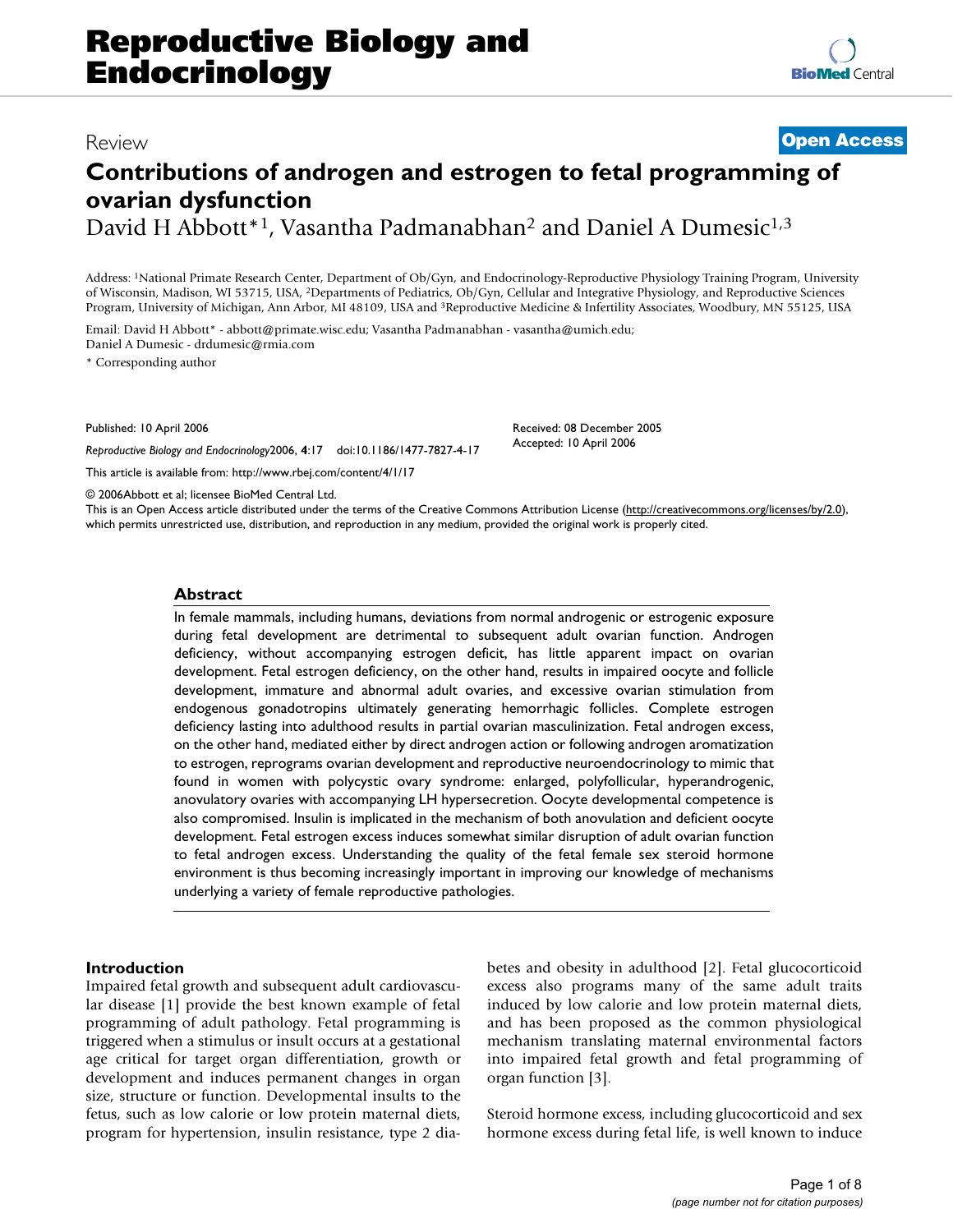| Major reproductive dysfunction/anomaly                                      | Fetal deficiency of: |                              | Fetal excess of:       |                      |
|-----------------------------------------------------------------------------|----------------------|------------------------------|------------------------|----------------------|
|                                                                             | Androgenb            | <b>Estrogen</b> <sup>a</sup> | Androgen               | <b>Estrogen</b>      |
| Ovarian                                                                     |                      |                              |                        |                      |
| Reduced ovulatory frequency                                                 | + [29]               | + [45]                       | $+$ [12, 50–56]        | $+$ [15, 76, 80, 81] |
| Reduced follicle number                                                     |                      | $+$ [33, 44]                 | + [69]                 | $+$ [14, 77]         |
| Reduced ovarian response to FSH                                             | + [29]               | $+$ [42, 43]                 | + [69]                 |                      |
| Excessive, endogeneous hypergonadotropic-<br>inducing hemorrhagic follicles |                      | $+$ [38, 45]                 |                        |                      |
| Ovarian hyperandrogenism                                                    |                      | + [38]                       | + [49, 53]             | + [77, 79]           |
| Polycystic ovaries                                                          |                      |                              | $+$ [13, 52, 57]       |                      |
| Impaired oocyte developmental competence                                    |                      |                              | $+$ [28, 69, 70]       |                      |
| Partial masculinization of the ovary                                        |                      | + [47, 48]                   |                        |                      |
| Premature ovarian senescence                                                |                      |                              | $+$ [50-52]            |                      |
| <b>Neuroendocrine</b>                                                       |                      |                              |                        |                      |
| Increased LH levels                                                         |                      | $+$ [24, 38, 45]             | $+$ [12, 53, 56, 60]   |                      |
| Increased FSH levels                                                        |                      | $+$ [24, 45]                 |                        |                      |
| De-sensitized estradiol/progesterone negative<br>feedback on LH             |                      |                              | $+$ [49, 53-56, 58-60] |                      |
| Increased gonadotrope LH sensitivity to GnRH                                |                      |                              | + [49]                 |                      |

**Table 1: Summary of major reproductive dysfunction or anomalies associated with fetal deficiency or excess of androgen or estrogen**

a : as discussed in the text, many instances of fetal androgen and estrogen deficiencies persist into adult life and partially confound assessments of the precise causes of the reproductive abnormalities found.

b : abnormalities summarized in this table reflect studies in which there were no concomitant deficiencies in estrogen

permanent alterations in adult female phenotype. For example, fetal androgen excess induces female uro-genital virilization along with masculinized behavior, and neural anatomy and function [4], while fetal estrogen excess results in female reproductive tract abnormalities, including clear cell adenocarcinoma of the vagina and cervix, as well as increased risk of breast cancer [5]. Less is known, however, about fetal progestin excess which can mimic androgen excess in its fetal programming outcomes [6,7]. Steroid hormones mediate their classical or genomic actions by binding to nuclear receptors and engaging a variety of molecular chaperones permitting ultimate binding of the entire complex to steroid response elements on promoters of target genes [8]. Nonclassical or nongenomic actions of steroids, including rapid changes in cytoplasmic protein function without steroid-receptor complex binding to DNA, are mediated by cell membrane receptors such as GPR30, a G-protein coupled protein mediating rapid estrogen action (estrogen membrane receptor: [9]; androgen membrane receptor: [10]; progesterone membrane receptor: [11]). Whether prenatal steroid hormone programming of postnatal ovarian function involves either or both classical and non-classical action is not known. Studies to date have assumed a classical or genomic action.

It is certainly becoming clear that exposing female fetuses to androgen excess results in enlarged adult ovaries that are polyfollicular, anovulatory and hyperandrogenic, and resemble those found in women with polycystic ovary syndrome (PCOS: monkeys: [12]; sheep: [13]). Fetal

estrogen excess, on the other hand, diminishes ovarian size and function while increasing anovulation in adulthood [14-16]. This mini-review will focus on the role of fetal androgens and estrogens in determining postnatal ovarian phenotype (summarized in Table 1), and the relevance of such fetal programming to reproductive health in women.

#### **Fetal androgen deficiency**

Within the ovary, androgens are synthesized mainly within theca cells and the ovarian stroma, while mural granulosa cells convert theca-cell derived androstenedione into testosterone and dihydrotestosterone (DHT). Since androgen receptors are expressed in the fetal ovary [17] and in oocytes, granulosa and theca cells, and ovarian stroma in the mature, adult ovary [18-20], androgen action can effect many components of ovarian development and cyclical function [21].

Discrete experimental induction of fetal androgen deficiency induced by the administration of flutamide to pregnant rhesus monkeys during either early or late gestation fails to alter age at menarche and at first ovulation in exposed female fetuses [22]. Fetal deficiencies in female androgen biosynthesis induced by congenital defect or experimentally induced knockout of mitochondrial steroidogenic acute regulatory protein (StAR; [23]), and steroid biosynthetic enzyme, P450c17 [24,25], however, produce obvious defects in ovarian function, but androgen deficiencies also persist into postnatal life. Androgen deficiencies in adult female StAR knockout mice result in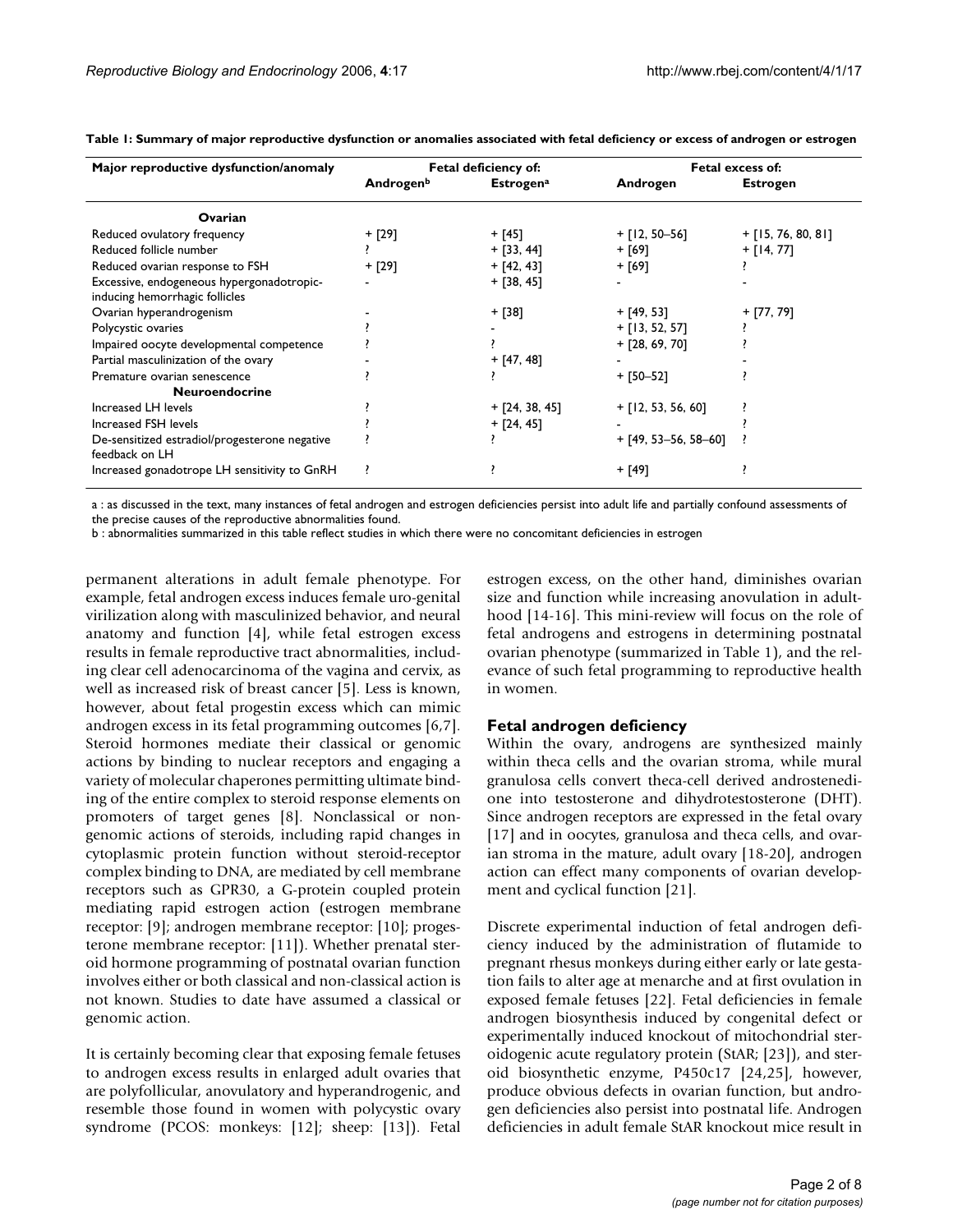undectectable circulating levels of testosterone, extremely low levels of progesterone and corticosterone, and a poorly developed reproductive tract, indicative of hypoestrogenism [23]. Not surprisingly, the ovaries fail to show major follicle development or the presence of corpora lutea, but they do become enlarged due to hypertrophy of the stroma under endogenous hypergonadotropic overstimulation. Similar to the androgen deficiency produced by defective or absent StAR, women deficient in the biosynthetic enzyme, P450c17, show marked impairment in androgenic, estrogenic and glucocorticoid biosynthesis [26], as well as anovulatory, hypergonadotropic hypogonadism. The ovaries are devoid of major follicle development, but experimentally-induced gonadotropic ovarian hyperstimulation for *in vitro* fertilization (IVF) induces the growth of dominant follicles that yield fertilizable oocytes at retrieval. None of the fertilized oocytes, however, progress beyond the 7-cell embryonic stage [24], and fail to reach developmental stages when they are completely dependent on the embryonic genome [27]. Such impaired embryonic developmental competence probably reflects a sub-optimal intra-follicular estrogenic environment due to deficient production of androgen precursors for estrogen biosynthesis by mural granulosa cells [28].

When life-long androgen deficiencies do not concomitantly result in fetal estrogen deficiencies, such as in androgen receptor knockout (ARKO) female mice, there are only subtle impairments in adult ovarian function (Table 1). While ovarian follicle counts are similar to those in wild type mice, ARKO mice have fewer estrus cycles, smaller litter sizes, yield fewer oocytes upon gonadotropic hyperstimulation, and exhibit a diminished granulosa cell layer within follicles and smaller-sized corpora lutea [29]. Androgens may thus play important roles in the adult ovary supporting ovarian follicle and oocyte maturation, as found by Bondy and colleagues [30-32] when they treated adult female rhesus monkeys with testosterone. Unlike estrogens, however, androgens are not apparently required during fetal life for normal ovarian development.

# **Fetal estrogen deficiency**

Studies repeatedly implicate a key role for fetal estrogen in the normal development of ovarian morphology and function (Table 1). Exposure of fetal female baboons to a hypoestrogenic environment, by treating their pregnant mothers with an aromatase inhibitor during mid- to late gestation, halves the numbers of primordial follicles found in fetal ovaries at late gestation [33], and drastically reduces the numbers of oocyte-granulosa cell microvilli [34] that are essential for oocyte nutrition and oocytegranulosa cell intra-follicular communication [35]. Concomitant treatment of pregnant mothers with aromatase inhibitor and estradiol prevents the late gestation ovarian

consequences induced by inhibitor treatment, alone, and specifically implicates estradiol in the normal development of ovarian follicles [33,34]. Whether these fetal ovarian deficiencies translate into abnormal adult ovarian function is not yet known.

Estrogen deficiencies that are manifest beyond fetal life, as found in estrogen receptor or aromatase knockout female mice, while confounded in terms of manifesting specific fetal programming effects, provide additional insight into discrete components of estrogen action involved in ovarian development and function. ERα receptor expression is found in theca cells and ovarian stroma, while ERβ receptor is located in granulosa cells of growing follicles [36,37]. Given their differing ovarian locations, it is not surprising that the inability of estrogen to bind to the  $ER\alpha$ receptor (ERKO) produces different abnormalities than those found in ERβ receptor knockout (BERKO) mice. ERKO female mice exhibit an ovarian phenotype of chronic anovulation, cystic and hemorrhagic follicles, absent corpora lutea, interstitial/stromal hyperplasia, and elevated plasma estradiol and testosterone levels in the presence of luteinizing hormone (LH) excess [38]. Since gonadotropin-releasing hormone (GnRH) analogue treatment normalizes LH levels and ovarian morphology in ERKO mice, and gonadotropin ovarian hyperstimulation results in ovulation, many of the ovarian abnormalities appear secondary to the loss of ERα-mediated negative feedback regulation of LH at the hypothalamus-pituitary level [39,40]. In contrast to ERKO mice, BERKO animals are ovulatory, circulating LH levels are normal, and females give birth to live young, albeit with reduced numbers of corpora lutea and smaller litter sizes [41]. The ovarian phenotype in BERKO mice thus reflects impairments in estrogen action within the ovary related to follicle maturation and differentiation [42,43]. In aromatase knockout (ArKO) mice, devoid of estrogen synthesis rather than estrogen action, the numbers of primordial follicles are reduced apparently due to their lack of formation from fetal germ cell nests and to precocious activation of follicle growth from the primordial pool [44]. In the complete absence of estrogen, ArKO females are anovulatory, folliculogenesis is arrested at the antral stage, and the ovaries manifest hemorrhagic cysts due to endogenous hypergonadotropism [45].

Unexpectedly, the adult ovarian phenotype of double estrogen receptor knockout mice (αβERKO) is masculinized, with a concomitant reduction in oocyte number. An absence of estrogen action was previously considered relatively unimportant in female mammalian differentiation [4], except for differentiation of the brain [46]. Structures resembling testicular seminferous tubules, however, are present in the ovaries of  $\alpha\beta$ ERKO mice, the ovaries express two genes involved in Sertoli cell differentiation,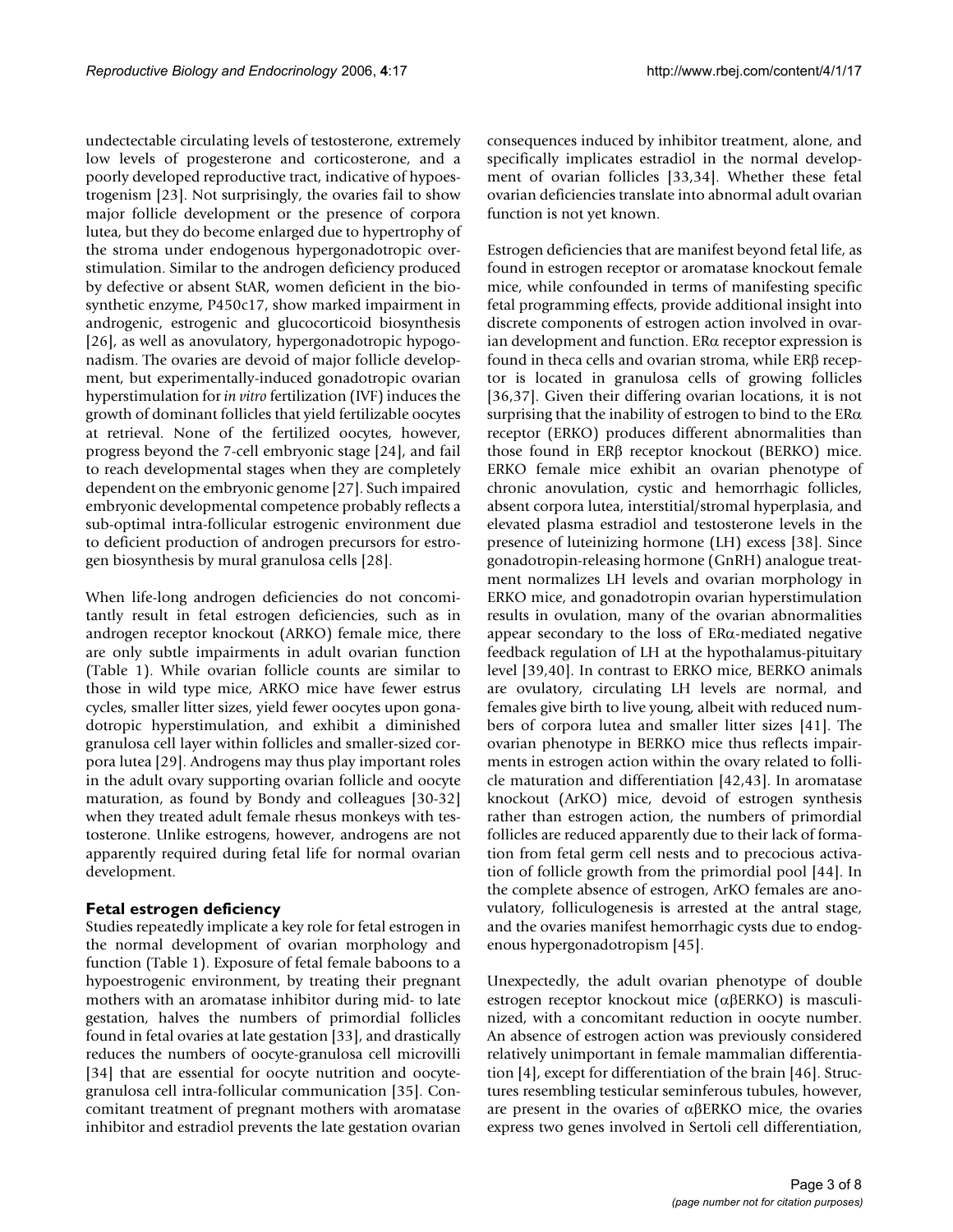

### Summary of the fetal origins hypothesis fo tally androgenized female rhesus monkey, a **Figure 1** r androgen excess programming of polycyst nonhuman primate model for PCOS in women ic ovary syndrome (PCOS) in the prena-

Summary of the fetal origins hypothesis for androgen excess programming of polycystic ovary syndrome (PCOS) in the prenatally androgenized female rhesus monkey, a nonhuman primate model for PCOS in women.

sulfated glycoprotein-2 and *Sox9*, and an additional gene involved in androgen biosynthesis, *17*β*-Hsd-3*, that is normally expressed only in Leydig cells [39,47]. There is even more dramatic masculinization of the ovaries of ArKO mice. Postpubertally, ArKO ovaries possess Sertoli and Leydig cells, express *Sox9*, and over-express genes coding for androgen biosynthesis [48]. Since both αβERKO and ArKO mice possess female and not male reproductive tracts, and follicles contain oocytes and not male-like germ cells, estrogen appears to play a key role in maintaining adult ovarian somatic cell phenotype [48] rather than in differentiating a fetal ovary. In humans, in comparison, while congenital aromatase deficiency leads to hyperandrogenic, multicystic ovarian phenotypes, and elevated LH and FSH levels are normalized by exogenous estrogen treatment [24], the ovaries of such women have yet to be examined for the presence of testicular structures and gene expression.

#### **Fetal androgen excess**

In contrast to fetal androgen deficiency, fetal androgen excess has striking consequences for adult ovarian function (Table 1, [49]). Female rhesus monkeys [12], sheep [50-52], mice [53] and rats [54-56] exposed, *in utero*, to excessive levels of either testosterone or its non-aromatizable metabolite, dihydrotestosterone, exhibit intermittent or absent ovulatory cycles in adulthood. The ovaries are also enlarged and polyfollicular in prenatally androgenized monkeys and sheep [57,13], and such females have been shown to be hyperandrogenic in prenatally androgenized monkeys and mice [49,53,57]. Hypothalamicpituitary regulation of LH release is deranged in prenatally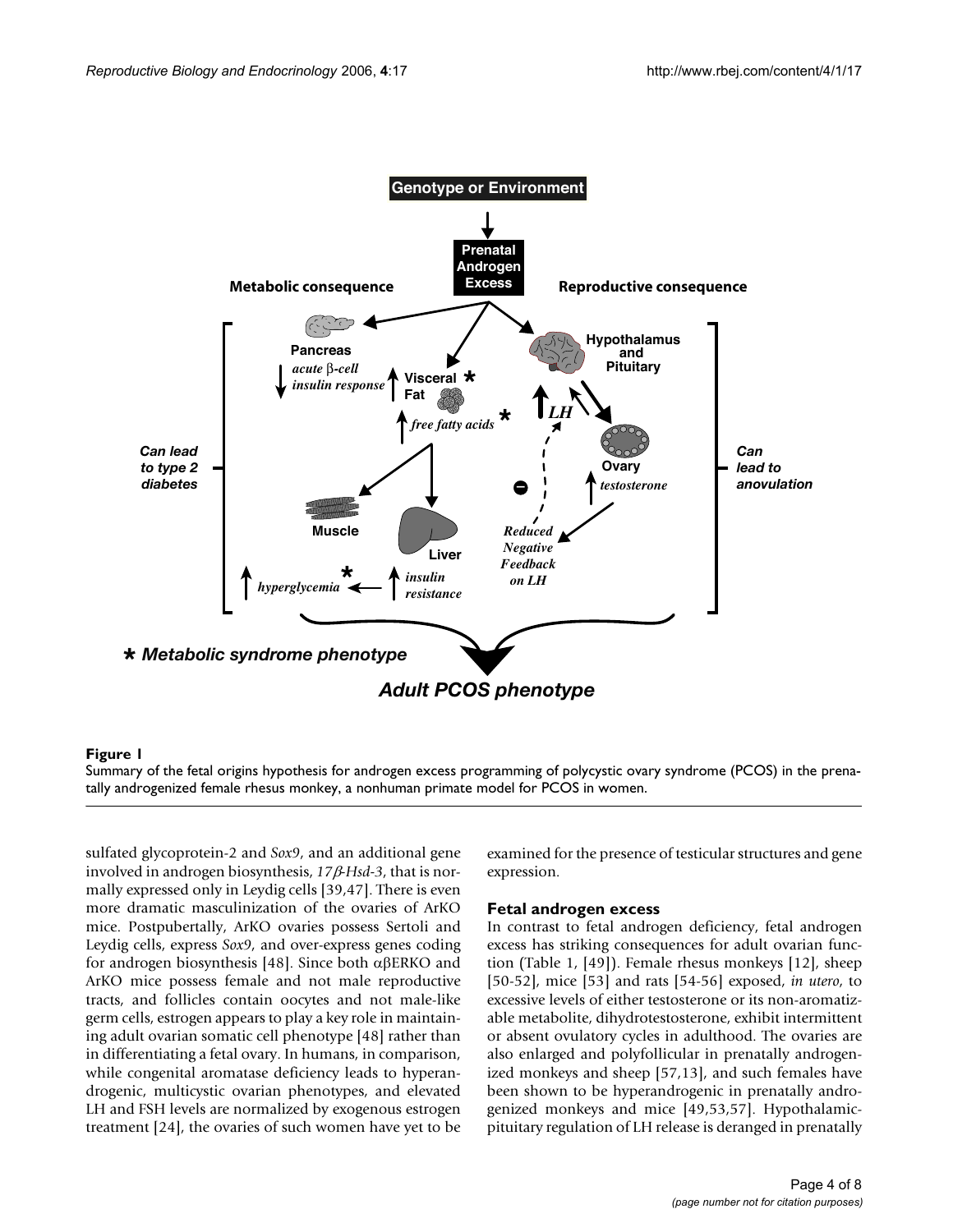androgen-treated females from all four species resulting in LH hypersecretion, probably driven by enhanced frequency or amplitude of hypothalamic GnRH release that, in turn, may be due to desensitization of the hypothalamus to negative feedback of estradiol and progesterone [49,53,56,58-60] and/or increased pituitary sensitivity to GnRH [49]. These androgen excess phenotypes are remarkably similar to those of women with polycystic ovary syndrome (PCOS), suggesting a fetal origin for this highly prevalent women's health disorder [61].

Administration of flutamide, an antagonist of the classical androgen receptor, to adult prenatally androgenized female mice, normalizes both hypothalamic function and cyclicity, suggestive of a role for adult hyperandrogenism in these disruptions [53]. In addition to altered androgen action, impaired insulin action may also contribute to fetal androgen excess programming of anovulation since treatment of adult, prenatally androgenized female monkeys with pioglitazone, a PPARgamma receptor ligand and insulin sensitizer, normalizes menstrual cycles [62]. In this regard, it is interesting to note that fetal androgen excess programs for metabolic dysfunction, including insulin resistance (monkeys: [49,63]; sheep: [64]) and abdominal obesity (monkeys: [65]), additional symptoms commonly found in women with PCOS, as illustrated in the fetal origins of PCOS hypothesis outlined in Figure 1. Altered glucose homeostasis and excessive insulin stimulation of ovarian follicles and oocytes may thus provide further disruption of adult ovarian function and oocyte development (see below).

In prenatally androgenized ewes, fetal testosterone excess not only leads to polycystic ovarian morphology [13], but also diminishes overall ovarian reserve and increases follicular recruitment by accelerating follicle development to primary through antral stages, thus depleting the proportion of follicles remaining in the primordial pool [66]. If such accelerated follicle recruitment continues into adult life, without compensatory reduction in follicle atresia [67] or an increase in postnatal follicle recruitment [68], premature reproductive senescence will occur, as found in three separate studies of prenatally androgenized animals [50-52]. Recent studies have found follicular persistence contributes toward the multifollicular morphology in prenatal testosterone-treated sheep [52]. Whether such ovarian abnormalities are dependent on ovarian overstimulation by LH hypersecretion remains to be determined.

In prenatally androgenized female rhesus monkeys, controlled ovarian hyperstimulation for IVF yields oocytes deficient in developmental competence [28,69,70]. While re-initiation of meiosis, maturation and fertilization appear normal, oocytes from prenatally androgenized

females progress sub-normally during the early embryonic stages. Females monkeys exposed to androgen excess during early gestation are particularly deficient and fertilized oocytes progress to blastocyst at only 13% of the numbers found in normal monkeys [28]. Intrafollicular steroidogenic responses to gonadotropic stimulation are also abnormal. Follicular fluid concentrations of androstenedione and estradiol following recombinant human (rh)FSH stimulation, alone, are diminished [69], while intrafollicular progestogenic responses to combined rhFSH stimulation followed by rhCG administration are exaggerated [28]. Since androgens [21,30,71], estrogens [72,73] and an appropriate progesterone to estradiol ratio [74,75] all enhance oocyte development in primates, the abnormal intrafollicular environment of prenatally androgenized female monkeys may contribute to their inferior oocyte quality. Dysregulation of LH and insulin secretion in prenatally androgenized females may additionally contribute to oocyte impairments [28,70].

# **Fetal estrogen excess**

The ovarian consequences of fetal estrogen excess are surprisingly similar to those for fetal androgen excess [76], suggesting that some components of androgen programming may be mediated by conversion of testosterone to estradiol. Since fetal female exposure to the non-aromatizable androgen, DHT, however, induces anovulation and LH hypersecretion in a similar manner to fetal testosterone excess [53,56], direct androgen action in the female fetus also re-programs adult reproductive function.

Exposure of non-primate female fetuses to diethylstilbestrol (DES), a potent estrogen, results in anovulation in adulthood [76], mainly through dysfunctional neuorendocrine regulation of hypothalamic GnRH release. There also appear to be direct effects on the ovary. In female mice exposed to DES during fetal life, adult ovarian size is diminished, follicle numbers are reduced, there is relative hyperplasia of ovarian stroma, and cultured ovarian tissue is hyperandrogenic [14,77]. Transplantation of DES-exposed fetal ovaries under the kidney capsule of ovariectomized, normal adult females fails to normalize ovarian morphology, implicating a direct ovarian effect of fetal estrogen excess programming [78]. Such fetal estrogen excess in women induces moderate hyperandrogenism [79], intermittent or absent menstrual cycles and reduced fertility [15,80,81]. Not all studies, however, find fetal DES-programmed ovarian abnormalities [82], possibly due to reduced duration of fetal DES exposure. Many of the estrogen-programmed ovarian abnormalities appear to be mediated through DES binding to  $ER\alpha$  [83]. Such ovarian impact of *in utero* estrogen excess suggests that fetal exposure to environmental or dietary chemicals that bind to estrogen receptors may result in similar reprogramming of ovarian function in adulthood [84,85].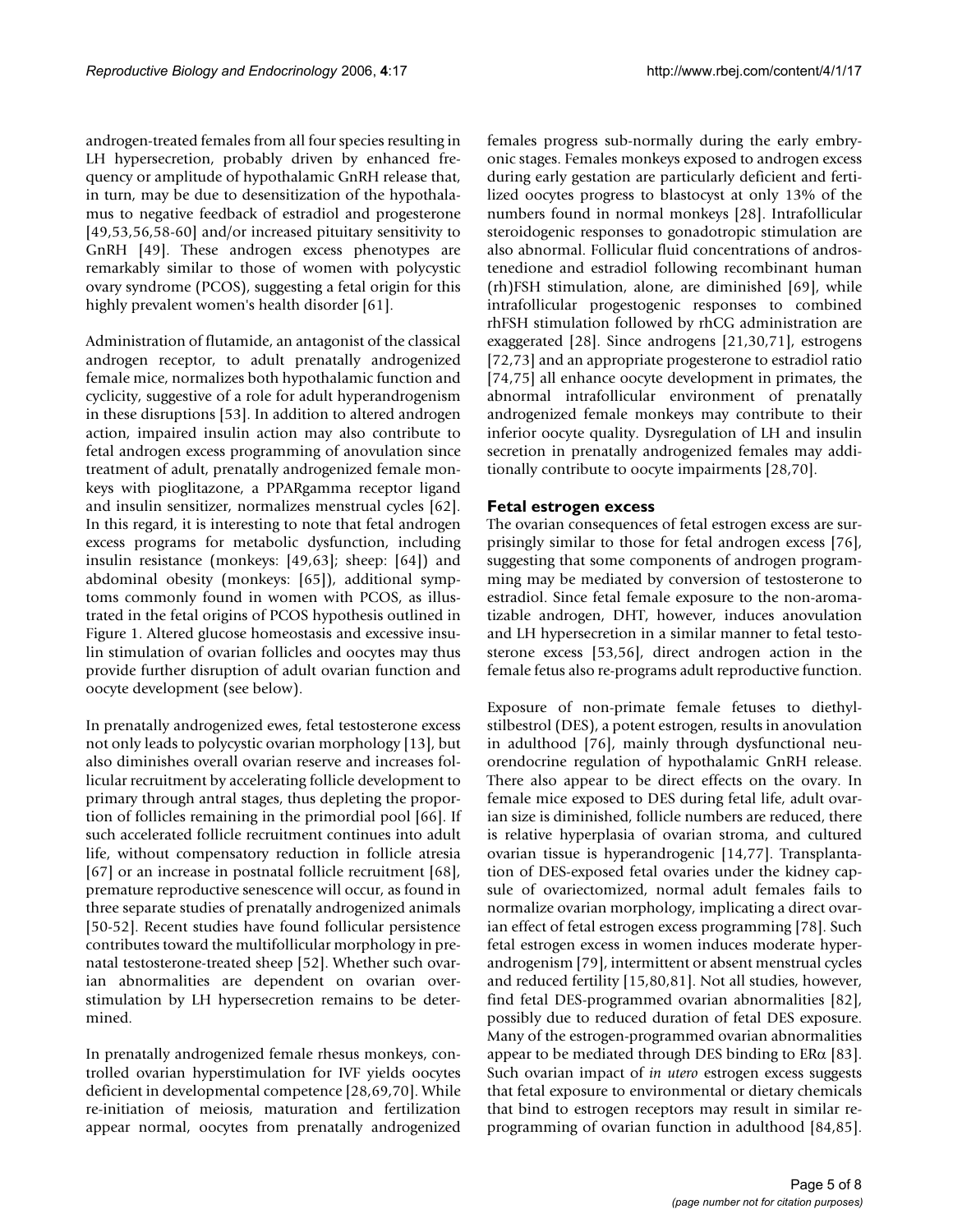In this latter regard, there is a potential fetal programming link between *in utero* estrogen and androgen excess: exposure of fetal rats to DES or to environmental toxicants with estrogenic activity, such as bisphenol A, increases binding activity at the androgen receptor [86]. Additionally, aromatization of androgen to estrogen may provide a crucial step in direct fetal programming of ovarian function, since fetal exposure to non-aromatizable DHT fails to induce abnormal ovarian morphology in prenatally androgenized ewe lambs [13].

#### **Conclusion**

Sufficient fetal estrogen, but not androgen, is crucial for the normal development of oocytes and ovarian follicles. Estrogen deficiencies lead to a reduced compliment of oocytes and follicles, and abnormal ovarian function in adulthood. When estrogen deficiency is complete, such as in ArKO mice, partially masculinized ovaries develop providing a relatively new understanding of the role of estrogen in maintaining ovarian somatic cell phenotype. When estrogen deficiencies are confined to fetal life, however, it is not yet clear whether abnormalities manifest in adulthood. In contrast, discrete *in utero* excess of estrogen or androgen results in abnormal programming of ovarian function that includes anovulation and hyperandrogenism. Such reproductive abnormalities appear to involve both estrogenic and androgenic actions, since not all can be explained in terms of aromatization of androgen to estrogen. Fetal androgen excess, nevertheless, is the most clinically relevant since it closely mimics the phenotype of women with PCOS and implicates similar fetal perturbations in the developmental origin of this common human endocrine pathology.

#### **Acknowledgements**

We thank the many staff members of our respective laboratories and institutions for their multiple contributions to the work reported here. This work was supported by NIH grants P50 HD044405, U01 HD044650, R01 RR013635, R21 RR014093, T32 AG000268, P51 RR000167, R01

HD041098 and P01 HD044232, and was partly conducted at a facility constructed with support from Research Facilities Improvement Program grant numbers RR15459-01 and RR020141-01.

#### **References**

- 1. Barker DJP: *Mothers, babies and health in later life* Churchill Livingstone, Edinburgh; 1994.
- 2. Ozanne SE: **[Metabolic programming in animals.](http://www.ncbi.nlm.nih.gov/entrez/query.fcgi?cmd=Retrieve&db=PubMed&dopt=Abstract&list_uids=11809623)** *Br Med Bull* 2001, **60:**143-152.
- 3. Seckl JR: **[Physiologic programming of the fetus.](http://www.ncbi.nlm.nih.gov/entrez/query.fcgi?cmd=Retrieve&db=PubMed&dopt=Abstract&list_uids=9891623)** *Clin Perinatol* 1998, **25:**939-962. vii
- 4. Goy RW, McEwen BS: *Sexual Differentiation Of The Brain* Cambridge, Massachusetts, MIT Press; 1980.
- 5. Veurink M, Koster M, Berg LT: **[The History of DES, Lessons to](http://www.ncbi.nlm.nih.gov/entrez/query.fcgi?cmd=Retrieve&db=PubMed&dopt=Abstract&list_uids=16096877) [be Learned.](http://www.ncbi.nlm.nih.gov/entrez/query.fcgi?cmd=Retrieve&db=PubMed&dopt=Abstract&list_uids=16096877)** *Pharm World Sci* 2005, **27:**139-143.
- 6. Saunders FJ: **[Effects of sex steroids and related compounds on](http://www.ncbi.nlm.nih.gov/entrez/query.fcgi?cmd=Retrieve&db=PubMed&dopt=Abstract&list_uids=4873867) [pregnancy and on development of the young.](http://www.ncbi.nlm.nih.gov/entrez/query.fcgi?cmd=Retrieve&db=PubMed&dopt=Abstract&list_uids=4873867)** *Physiol Rev* 1968, **48:**601-643.
- 7. Shirkey HC: **[Human experiences related to adverse drug reac](http://www.ncbi.nlm.nih.gov/entrez/query.fcgi?cmd=Retrieve&db=PubMed&dopt=Abstract&list_uids=4140679)[tions to the fetus or neonate from some maternally admin](http://www.ncbi.nlm.nih.gov/entrez/query.fcgi?cmd=Retrieve&db=PubMed&dopt=Abstract&list_uids=4140679)[istered drugs.](http://www.ncbi.nlm.nih.gov/entrez/query.fcgi?cmd=Retrieve&db=PubMed&dopt=Abstract&list_uids=4140679)** *Adv Exp Med Biol* 1972, **27:**17-30.
- 8. Ratajczak T, Ward BK, Minchin RF: **[Immunophilin chaperones in](http://www.ncbi.nlm.nih.gov/entrez/query.fcgi?cmd=Retrieve&db=PubMed&dopt=Abstract&list_uids=12871166)** [steroid receptor signalling.](http://www.ncbi.nlm.nih.gov/entrez/query.fcgi?cmd=Retrieve&db=PubMed&dopt=Abstract&list_uids=12871166) **3:**1348-1357.
- 9. Filardo EJ, Thomas P: **[GPR30: a seven-transmembrane-span](http://www.ncbi.nlm.nih.gov/entrez/query.fcgi?cmd=Retrieve&db=PubMed&dopt=Abstract&list_uids=16125968)[ning estrogen receptor that triggers EGF release.](http://www.ncbi.nlm.nih.gov/entrez/query.fcgi?cmd=Retrieve&db=PubMed&dopt=Abstract&list_uids=16125968)** *Trends Endocrinol Metab* 2005, **16:**362-367.
- 10. Thomas P, Dressing G, Pang Y, Berg H, Tubbs C, Benninghoff A, Doughty K: **Progestin, estrogen and androgen G-protein coupled receptors in fish gonads.** *Steroids* in press. 2005, Nov 11
- 11. Schwarzenbach H, Manna PR, Stocco DM, Chakrabarti G, Mukhopadhyay AK: **[Stimulatory effect of progesterone on the expres](http://www.ncbi.nlm.nih.gov/entrez/query.fcgi?cmd=Retrieve&db=PubMed&dopt=Abstract&list_uids=12604660)[sion of steroidogenic acute regulatory protein in MA-10](http://www.ncbi.nlm.nih.gov/entrez/query.fcgi?cmd=Retrieve&db=PubMed&dopt=Abstract&list_uids=12604660) [Leydig cells.](http://www.ncbi.nlm.nih.gov/entrez/query.fcgi?cmd=Retrieve&db=PubMed&dopt=Abstract&list_uids=12604660)** *Biol Reprod* 2003, **68:**1054-1063.
- 12. Abbott DH, Dumesic DA, Eisner JR, Colman RJ, Kemnitz JW: **Insights into the development of polycystic ovary syndrome (PCOS) from studies of prenatally androgenized female rhesus monkeys.** *Trends in Endocrinology and Metabolism* 1998, **9:**62-67.
- 13. West C, Foster DL, Evans NP, Robinson J, Padmanabhan V: **[Intra-fol](http://www.ncbi.nlm.nih.gov/entrez/query.fcgi?cmd=Retrieve&db=PubMed&dopt=Abstract&list_uids=11738794)[licular activin availability is altered in prenatally-androgen](http://www.ncbi.nlm.nih.gov/entrez/query.fcgi?cmd=Retrieve&db=PubMed&dopt=Abstract&list_uids=11738794)[ized lambs.](http://www.ncbi.nlm.nih.gov/entrez/query.fcgi?cmd=Retrieve&db=PubMed&dopt=Abstract&list_uids=11738794)** *Mol Cell Endocrinol* 2001, **185:**51-59.
- 14. Newbold RR, Bullock BC, Mc Lachlan JA: **[Exposure to diethyl](http://www.ncbi.nlm.nih.gov/entrez/query.fcgi?cmd=Retrieve&db=PubMed&dopt=Abstract&list_uids=6850046)[stilbestrol during pregnancy permanently alters the ovary](http://www.ncbi.nlm.nih.gov/entrez/query.fcgi?cmd=Retrieve&db=PubMed&dopt=Abstract&list_uids=6850046) [and oviduct.](http://www.ncbi.nlm.nih.gov/entrez/query.fcgi?cmd=Retrieve&db=PubMed&dopt=Abstract&list_uids=6850046)** *Biol Reprod* 1983, **28:**735-744.
- 15. Haney AF, Hammond CB, Soules MR, Creasman WT: **[Diethyl](http://www.ncbi.nlm.nih.gov/entrez/query.fcgi?cmd=Retrieve&db=PubMed&dopt=Abstract&list_uids=761676)[stilbestrol-induced upper genital tract abnormalities.](http://www.ncbi.nlm.nih.gov/entrez/query.fcgi?cmd=Retrieve&db=PubMed&dopt=Abstract&list_uids=761676)** *Fertil Steril* 1979, **31:**142.
- 16. Herbst AL, Hubby MM, Azizi F, Makii MM: **[Reproductive and gyne](http://www.ncbi.nlm.nih.gov/entrez/query.fcgi?cmd=Retrieve&db=PubMed&dopt=Abstract&list_uids=7315913)[cologic surgical experience in diethylstilbestrol-exposed](http://www.ncbi.nlm.nih.gov/entrez/query.fcgi?cmd=Retrieve&db=PubMed&dopt=Abstract&list_uids=7315913) [daughters.](http://www.ncbi.nlm.nih.gov/entrez/query.fcgi?cmd=Retrieve&db=PubMed&dopt=Abstract&list_uids=7315913)** *Am J Obstet Gynecol* 1981, **141:**1019-1028.
- 17. Wilson CM, McPhaul MJ: **[A and B forms of the androgen recep](http://www.ncbi.nlm.nih.gov/entrez/query.fcgi?cmd=Retrieve&db=PubMed&dopt=Abstract&list_uids=8809738)[tor are expressed in a variety of human tissues.](http://www.ncbi.nlm.nih.gov/entrez/query.fcgi?cmd=Retrieve&db=PubMed&dopt=Abstract&list_uids=8809738)** *Mol Cell Endocrinol* 1996, **120:**51-57.
- 18. Horie K, Takakura K, Imai K, Liao S, Mori T: **[Immunohistochemi](http://www.ncbi.nlm.nih.gov/entrez/query.fcgi?cmd=Retrieve&db=PubMed&dopt=Abstract&list_uids=1291578)cal localization of androgen receptor in the human [endometrium, decidua, placenta and pathological conditions](http://www.ncbi.nlm.nih.gov/entrez/query.fcgi?cmd=Retrieve&db=PubMed&dopt=Abstract&list_uids=1291578) [of the endometrium.](http://www.ncbi.nlm.nih.gov/entrez/query.fcgi?cmd=Retrieve&db=PubMed&dopt=Abstract&list_uids=1291578)** *Hum Reprod* 1992, **7:**1461-1466.
- 19. Hillier SG, Tetsuka M, Fraser HM: **[Location and developmental](http://www.ncbi.nlm.nih.gov/entrez/query.fcgi?cmd=Retrieve&db=PubMed&dopt=Abstract&list_uids=9043913) [regulation of androgen receptor in primate ovary.](http://www.ncbi.nlm.nih.gov/entrez/query.fcgi?cmd=Retrieve&db=PubMed&dopt=Abstract&list_uids=9043913)** *Hum Reprod* 1997, **12:**107-111.
- 20. Weil SJ, Vendola K, Zhou J, Adesanya OO, Wang J, Okafor J, Bondy CA: **[Androgen receptor gene expression in the primate](http://www.ncbi.nlm.nih.gov/entrez/query.fcgi?cmd=Retrieve&db=PubMed&dopt=Abstract&list_uids=9661631) [ovary: cellular localization, regulation, and functional corre](http://www.ncbi.nlm.nih.gov/entrez/query.fcgi?cmd=Retrieve&db=PubMed&dopt=Abstract&list_uids=9661631)[lations.](http://www.ncbi.nlm.nih.gov/entrez/query.fcgi?cmd=Retrieve&db=PubMed&dopt=Abstract&list_uids=9661631)** *J Clin Endocrinol Metab* 1998, **83:**2479-2485.
- 21. Hickey TE, Marrocco DL, Gilchrist RB, Norman RJ, Armstrong DT: **[Interactions between androgen and growth factors in granu](http://www.ncbi.nlm.nih.gov/entrez/query.fcgi?cmd=Retrieve&db=PubMed&dopt=Abstract&list_uids=14973257)[losa cell subtypes of porcine antral follicles.](http://www.ncbi.nlm.nih.gov/entrez/query.fcgi?cmd=Retrieve&db=PubMed&dopt=Abstract&list_uids=14973257)** *Biol Reprod* 2004, **71:**45-52.
- 22. Zehr JL, Van Meter PE, Wallen K: **[Factors regulating the timing](http://www.ncbi.nlm.nih.gov/entrez/query.fcgi?cmd=Retrieve&db=PubMed&dopt=Abstract&list_uids=15625235) of puberty onset in female rhesus monkeys (Macaca [mulatta\): role of prenatal androgens, social rank, and adoles](http://www.ncbi.nlm.nih.gov/entrez/query.fcgi?cmd=Retrieve&db=PubMed&dopt=Abstract&list_uids=15625235)[cent body weight.](http://www.ncbi.nlm.nih.gov/entrez/query.fcgi?cmd=Retrieve&db=PubMed&dopt=Abstract&list_uids=15625235)** *Biol Reprod* 2005, **72:**1087-1094.
- 23. Hasegawa T, Zhao L, Caron KM, Majdic G, Suzuki T, Shizawa S, Sasano H, Parker KL: **[Developmental roles of the steroidogenic](http://www.ncbi.nlm.nih.gov/entrez/query.fcgi?cmd=Retrieve&db=PubMed&dopt=Abstract&list_uids=10976923) [acute regulatory protein \(StAR\) as revealed by StAR knock](http://www.ncbi.nlm.nih.gov/entrez/query.fcgi?cmd=Retrieve&db=PubMed&dopt=Abstract&list_uids=10976923)[out mice.](http://www.ncbi.nlm.nih.gov/entrez/query.fcgi?cmd=Retrieve&db=PubMed&dopt=Abstract&list_uids=10976923)** *Mol Endocrinol* 2000, **14:**1462-1471.
- 24. Palter SF, Tavares AB, Hourvitz A, Veldhuis JD, Adashi EY: **[Are](http://www.ncbi.nlm.nih.gov/entrez/query.fcgi?cmd=Retrieve&db=PubMed&dopt=Abstract&list_uids=11399749) [estrogens of import to primate/human ovarian folliculogen](http://www.ncbi.nlm.nih.gov/entrez/query.fcgi?cmd=Retrieve&db=PubMed&dopt=Abstract&list_uids=11399749)[esis?](http://www.ncbi.nlm.nih.gov/entrez/query.fcgi?cmd=Retrieve&db=PubMed&dopt=Abstract&list_uids=11399749)** *Endocr Rev* 2001, **22:**389-424.
- 25. Miller WL: **[Disorders of androgen synthesis from cholesterol](http://www.ncbi.nlm.nih.gov/entrez/query.fcgi?cmd=Retrieve&db=PubMed&dopt=Abstract&list_uids=16103714) [to dehydroepiandrosterone.](http://www.ncbi.nlm.nih.gov/entrez/query.fcgi?cmd=Retrieve&db=PubMed&dopt=Abstract&list_uids=16103714)** *Med Princ Pract* 2005, **14(Suppl 1):**58-68.
- 26. Yanase T, Simpson ER, Waterman MR: **[17 alpha-hydroxylase/](http://www.ncbi.nlm.nih.gov/entrez/query.fcgi?cmd=Retrieve&db=PubMed&dopt=Abstract&list_uids=2026124) [17,20-lyase deficiency: from clinical investigation to molecu](http://www.ncbi.nlm.nih.gov/entrez/query.fcgi?cmd=Retrieve&db=PubMed&dopt=Abstract&list_uids=2026124)[lar definition.](http://www.ncbi.nlm.nih.gov/entrez/query.fcgi?cmd=Retrieve&db=PubMed&dopt=Abstract&list_uids=2026124)** *Endocr Rev* 1991, **12:**91-108.
- 27. Edwards RG: **The preimplantation and implanting human embryo.** In *Embryonic medicine and therapy* Edited by: Jauniaux E, Barnea E, Edwards RG. Oxford, Oxford University Press; 1997:3-31.
- 28. Dumesic DA, Schramm RD, Peterson E, Paprocki AM, Zhou R, Abbott DH: **[Impaired developmental competence of oocytes](http://www.ncbi.nlm.nih.gov/entrez/query.fcgi?cmd=Retrieve&db=PubMed&dopt=Abstract&list_uids=11889174) in adult prenatally androgenized female rhesus monkeys [undergoing gonadotropin stimulation for in vitro fertiliza](http://www.ncbi.nlm.nih.gov/entrez/query.fcgi?cmd=Retrieve&db=PubMed&dopt=Abstract&list_uids=11889174)[tion.](http://www.ncbi.nlm.nih.gov/entrez/query.fcgi?cmd=Retrieve&db=PubMed&dopt=Abstract&list_uids=11889174)** *J Clin Endocrinol Metab* 2002, **87:**1111-1119.
- 29. Hu YC, Wang PH, Yeh S, Wang RS, Xie C, Xu Q, Zhou X, Chao HT, Tsai MY, Chang C: **[Subfertility and defective folliculogenesis in](http://www.ncbi.nlm.nih.gov/entrez/query.fcgi?cmd=Retrieve&db=PubMed&dopt=Abstract&list_uids=15277682) [female mice lacking androgen receptor.](http://www.ncbi.nlm.nih.gov/entrez/query.fcgi?cmd=Retrieve&db=PubMed&dopt=Abstract&list_uids=15277682)** *Proc Natl Acad Sci USA* 2004, **101:**11209-11214.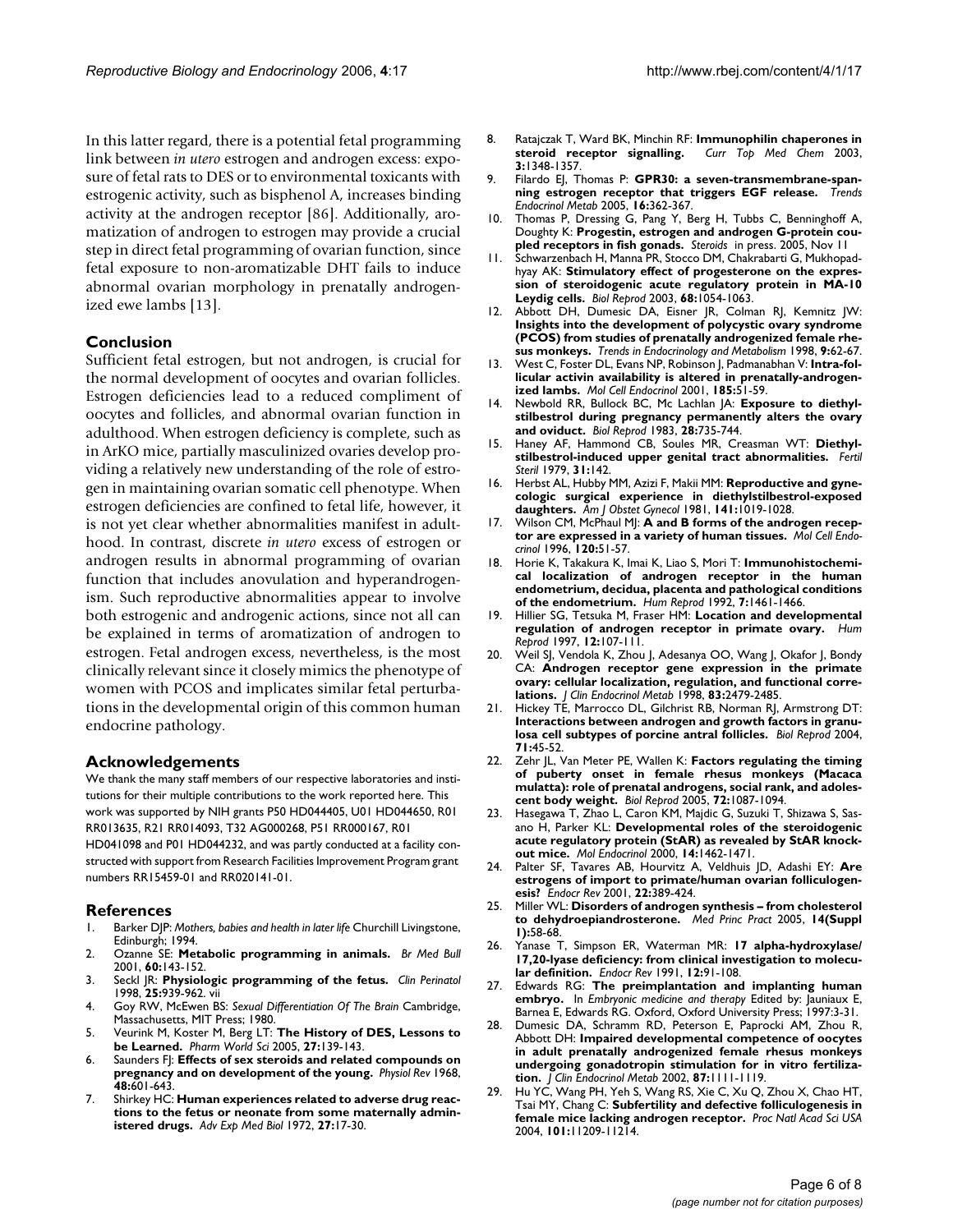- 30. Vendola KA, Zhou J, Adesanya OO, Weil SJ, Bondy CA: **[Androgens](http://www.ncbi.nlm.nih.gov/entrez/query.fcgi?cmd=Retrieve&db=PubMed&dopt=Abstract&list_uids=9637695) [stimulate early stages of follicular growth in the primate](http://www.ncbi.nlm.nih.gov/entrez/query.fcgi?cmd=Retrieve&db=PubMed&dopt=Abstract&list_uids=9637695) [ovary.](http://www.ncbi.nlm.nih.gov/entrez/query.fcgi?cmd=Retrieve&db=PubMed&dopt=Abstract&list_uids=9637695)** *J Clin Invest* 1998, **101:**2622-2629.
- Vendola K, Zhou J, Wang J, Famuyiwa OA, Bievre M, Bondy CA: **Androgens promote oocyte insulin-like growth factor I [expression and initiation of follicle development in the pri](http://www.ncbi.nlm.nih.gov/entrez/query.fcgi?cmd=Retrieve&db=PubMed&dopt=Abstract&list_uids=10411511)[mate ovary.](http://www.ncbi.nlm.nih.gov/entrez/query.fcgi?cmd=Retrieve&db=PubMed&dopt=Abstract&list_uids=10411511)** *Biol Reprod* 1999, **61:**353-357.
- 32. Weil S, Vendola K, Zhou J, Bondy CA: **[Androgen and follicle-stim](http://www.ncbi.nlm.nih.gov/entrez/query.fcgi?cmd=Retrieve&db=PubMed&dopt=Abstract&list_uids=10443703)[ulating hormone interactions in primate ovarian follicle](http://www.ncbi.nlm.nih.gov/entrez/query.fcgi?cmd=Retrieve&db=PubMed&dopt=Abstract&list_uids=10443703) [development.](http://www.ncbi.nlm.nih.gov/entrez/query.fcgi?cmd=Retrieve&db=PubMed&dopt=Abstract&list_uids=10443703)** *J Clin Endocrinol Metab* 1999, **84:**2951-2956.
- 33. Zachos NC, Billiar RB, Albrecht ED, Pepe GJ: **[Developmental reg](http://www.ncbi.nlm.nih.gov/entrez/query.fcgi?cmd=Retrieve&db=PubMed&dopt=Abstract&list_uids=12297530)[ulation of baboon fetal ovarian maturation by estrogen.](http://www.ncbi.nlm.nih.gov/entrez/query.fcgi?cmd=Retrieve&db=PubMed&dopt=Abstract&list_uids=12297530)** *Biol Reprod* 2002, **67:**1148-1156.
- 34. Zachos NC, Billiar RB, Albrecht ED, Pepe GJ: **[Regulation of oocyte](http://www.ncbi.nlm.nih.gov/entrez/query.fcgi?cmd=Retrieve&db=PubMed&dopt=Abstract&list_uids=14592953) [microvilli development in the baboon fetal ovary by estro](http://www.ncbi.nlm.nih.gov/entrez/query.fcgi?cmd=Retrieve&db=PubMed&dopt=Abstract&list_uids=14592953)[gen.](http://www.ncbi.nlm.nih.gov/entrez/query.fcgi?cmd=Retrieve&db=PubMed&dopt=Abstract&list_uids=14592953)** *Endocrinology* 2004, **145:**959-966.
- 35. Cecconi S, Ciccarelli C, Barberi M, Macchiarelli G, Canipari R: **[Gran](http://www.ncbi.nlm.nih.gov/entrez/query.fcgi?cmd=Retrieve&db=PubMed&dopt=Abstract&list_uids=15196711)[ulosa cell-oocyte interactions.](http://www.ncbi.nlm.nih.gov/entrez/query.fcgi?cmd=Retrieve&db=PubMed&dopt=Abstract&list_uids=15196711)** *Eur J Obstet Gynecol Reprod Biol* 2004, **115(Suppl 1):**S19-22.
- 36. Sar M, Welsch F: **[Differential expression of estrogen receptor](http://www.ncbi.nlm.nih.gov/entrez/query.fcgi?cmd=Retrieve&db=PubMed&dopt=Abstract&list_uids=9927330)[beta and estrogen receptor-alpha in the rat ovary.](http://www.ncbi.nlm.nih.gov/entrez/query.fcgi?cmd=Retrieve&db=PubMed&dopt=Abstract&list_uids=9927330)** *Endocrinology* 1999, **140:**963-971.
- 37. Sharma SC, Clemens JW, Pisarska MD, Richards JS: **[Expression and](http://www.ncbi.nlm.nih.gov/entrez/query.fcgi?cmd=Retrieve&db=PubMed&dopt=Abstract&list_uids=10465306) [function of estrogen receptor subtypes in granulosa cells:](http://www.ncbi.nlm.nih.gov/entrez/query.fcgi?cmd=Retrieve&db=PubMed&dopt=Abstract&list_uids=10465306) [regulation by estradiol and forskolin.](http://www.ncbi.nlm.nih.gov/entrez/query.fcgi?cmd=Retrieve&db=PubMed&dopt=Abstract&list_uids=10465306)** *Endocrinology* 1999, **140:**4320-4334.
- 38. Couse JF, Yates MM, Sanford R, Nyska A, Nilson JH, Korach KS: **[For](http://www.ncbi.nlm.nih.gov/entrez/query.fcgi?cmd=Retrieve&db=PubMed&dopt=Abstract&list_uids=15231698)[mation of cystic ovarian follicles associated with elevated](http://www.ncbi.nlm.nih.gov/entrez/query.fcgi?cmd=Retrieve&db=PubMed&dopt=Abstract&list_uids=15231698) [luteinizing hormone requires estrogen receptor-beta.](http://www.ncbi.nlm.nih.gov/entrez/query.fcgi?cmd=Retrieve&db=PubMed&dopt=Abstract&list_uids=15231698)** *Endocrinology* 2004, **145:**4693-4702.
- 39. Couse JF, Korach KS: **[Contrasting phenotypes in reproductive](http://www.ncbi.nlm.nih.gov/entrez/query.fcgi?cmd=Retrieve&db=PubMed&dopt=Abstract&list_uids=11795387) [tissues of female estrogen receptor null mice.](http://www.ncbi.nlm.nih.gov/entrez/query.fcgi?cmd=Retrieve&db=PubMed&dopt=Abstract&list_uids=11795387)** *Ann N Y Acad Sci* 2001, **948:**1-8.
- 40. Couse JF, Bunch DO, Lindzey J, Schomberg DW, Korach KS: **[Pre](http://www.ncbi.nlm.nih.gov/entrez/query.fcgi?cmd=Retrieve&db=PubMed&dopt=Abstract&list_uids=10579351)vention of the polycystic ovarian phenotype and characteri[zation of ovulatory capacity in the estrogen receptor-alpha](http://www.ncbi.nlm.nih.gov/entrez/query.fcgi?cmd=Retrieve&db=PubMed&dopt=Abstract&list_uids=10579351) [knockout mouse.](http://www.ncbi.nlm.nih.gov/entrez/query.fcgi?cmd=Retrieve&db=PubMed&dopt=Abstract&list_uids=10579351)** *Endocrinology* 1999, **140:**5855-5865.
- 41. Krege JH, Hodgin JB, Couse JF, Enmark E, Warner M, Mahler JF, Sar M, Korach KS, Gustafsson JA, Smithies O: **[Generation and repro](http://www.ncbi.nlm.nih.gov/entrez/query.fcgi?cmd=Retrieve&db=PubMed&dopt=Abstract&list_uids=9861029)[ductive phenotypes of mice lacking estrogen receptor beta.](http://www.ncbi.nlm.nih.gov/entrez/query.fcgi?cmd=Retrieve&db=PubMed&dopt=Abstract&list_uids=9861029)** *Proc Natl Acad Sci USA* 1998, **95:**15677-15682.
- 42. Couse JF, Yates MM, Deroo BJ, Korach KS: **[Estrogen receptor](http://www.ncbi.nlm.nih.gov/entrez/query.fcgi?cmd=Retrieve&db=PubMed&dopt=Abstract&list_uids=15831568)[beta is critical to granulosa cell differentiation and the ovu](http://www.ncbi.nlm.nih.gov/entrez/query.fcgi?cmd=Retrieve&db=PubMed&dopt=Abstract&list_uids=15831568)[latory response to gonadotropins.](http://www.ncbi.nlm.nih.gov/entrez/query.fcgi?cmd=Retrieve&db=PubMed&dopt=Abstract&list_uids=15831568)** *Endocrinology* 2005, **146:**3247-3262.
- 43. Emmen JM, Couse JF, Elmore SA, Yates MM, Kissling GE, Korach KS: **In vitro growth and ovulation of follicles from ovaries of [estrogen receptor \(ER\){alpha} and ER{beta} null mice indi](http://www.ncbi.nlm.nih.gov/entrez/query.fcgi?cmd=Retrieve&db=PubMed&dopt=Abstract&list_uids=15731357)[cate a role for ER{beta} in follicular maturation.](http://www.ncbi.nlm.nih.gov/entrez/query.fcgi?cmd=Retrieve&db=PubMed&dopt=Abstract&list_uids=15731357)** *Endocrinology* 2005, **146:**2817-2826.
- 44. Britt KL, Saunders PK, McPherson SJ, Misso ML, Simpson ER, Findlay JK: **[Estrogen actions on follicle formation and early follicle](http://www.ncbi.nlm.nih.gov/entrez/query.fcgi?cmd=Retrieve&db=PubMed&dopt=Abstract&list_uids=15269096) [development.](http://www.ncbi.nlm.nih.gov/entrez/query.fcgi?cmd=Retrieve&db=PubMed&dopt=Abstract&list_uids=15269096)** *Biol Reprod* 2004, **71:**1712-1723.
- 45. Britt KL, Findlay JK: **[Estrogen actions in the ovary revisited.](http://www.ncbi.nlm.nih.gov/entrez/query.fcgi?cmd=Retrieve&db=PubMed&dopt=Abstract&list_uids=12429025)** *J Endocrinol* 2002, **175:**269-276.
- 46. Dohler KD, Hancke JL, Srivastava SS, Hofmann C, Shryne JE, Gorski RA: **[Participation of estrogens in female sexual differentia](http://www.ncbi.nlm.nih.gov/entrez/query.fcgi?cmd=Retrieve&db=PubMed&dopt=Abstract&list_uids=6084848)[tion of the brain; neuroanatomical, neuroendocrine and](http://www.ncbi.nlm.nih.gov/entrez/query.fcgi?cmd=Retrieve&db=PubMed&dopt=Abstract&list_uids=6084848) [behavioral evidence.](http://www.ncbi.nlm.nih.gov/entrez/query.fcgi?cmd=Retrieve&db=PubMed&dopt=Abstract&list_uids=6084848)** *Prog Brain Res* 1984, **61:**99-117.
- 47. Couse JF, Yates MM, Walker VR, Korach KS: **[Characterization of](http://www.ncbi.nlm.nih.gov/entrez/query.fcgi?cmd=Retrieve&db=PubMed&dopt=Abstract&list_uids=12624116) the hypothalamic-pituitary-gonadal axis in estrogen recep[tor \(ER\) Null mice reveals hypergonadism and endocrine sex](http://www.ncbi.nlm.nih.gov/entrez/query.fcgi?cmd=Retrieve&db=PubMed&dopt=Abstract&list_uids=12624116) [reversal in females lacking ERalpha but not ERbeta.](http://www.ncbi.nlm.nih.gov/entrez/query.fcgi?cmd=Retrieve&db=PubMed&dopt=Abstract&list_uids=12624116)** *Mol Endocrinol* 2003, **17:**1039-1053.
- 48. Britt KL, Stanton PG, Misso M, Simpson ER, Findlay JK: **[The effects](http://www.ncbi.nlm.nih.gov/entrez/query.fcgi?cmd=Retrieve&db=PubMed&dopt=Abstract&list_uids=15142992) [of estrogen on the expression of genes underlying the differ](http://www.ncbi.nlm.nih.gov/entrez/query.fcgi?cmd=Retrieve&db=PubMed&dopt=Abstract&list_uids=15142992)[entiation of somatic cells in the murine gonad.](http://www.ncbi.nlm.nih.gov/entrez/query.fcgi?cmd=Retrieve&db=PubMed&dopt=Abstract&list_uids=15142992)** *Endocrinology* 2004, **145:**3950-3960.
- 49. Abbott DH, Barnett DK, Bruns CM, Dumesic DA: **[Androgen](http://www.ncbi.nlm.nih.gov/entrez/query.fcgi?cmd=Retrieve&db=PubMed&dopt=Abstract&list_uids=15941725) [excess fetal programming of female reproduction: a devel](http://www.ncbi.nlm.nih.gov/entrez/query.fcgi?cmd=Retrieve&db=PubMed&dopt=Abstract&list_uids=15941725)[opmental aetiology for polycystic ovary syndrome?](http://www.ncbi.nlm.nih.gov/entrez/query.fcgi?cmd=Retrieve&db=PubMed&dopt=Abstract&list_uids=15941725)** *Hum Reprod Update* 2005, **11:**357-374.
- 50. Clarke IJ, Scaramuzzi RJ, Short RV: **[Ovulation in prenatally andro](http://www.ncbi.nlm.nih.gov/entrez/query.fcgi?cmd=Retrieve&db=PubMed&dopt=Abstract&list_uids=864374)[genized ewes.](http://www.ncbi.nlm.nih.gov/entrez/query.fcgi?cmd=Retrieve&db=PubMed&dopt=Abstract&list_uids=864374)** *J Endocrinol* 1977, **73:**385-389.
- 51. Birch RA, Padmanabhan V, Foster DL, Unsworth WP, Robinson JE: **[Prenatal programming of reproductive neuroendocrine](http://www.ncbi.nlm.nih.gov/entrez/query.fcgi?cmd=Retrieve&db=PubMed&dopt=Abstract&list_uids=12639926)**

**[function: fetal androgen exposure produces progressive dis](http://www.ncbi.nlm.nih.gov/entrez/query.fcgi?cmd=Retrieve&db=PubMed&dopt=Abstract&list_uids=12639926)[ruption of reproductive cycles in sheep.](http://www.ncbi.nlm.nih.gov/entrez/query.fcgi?cmd=Retrieve&db=PubMed&dopt=Abstract&list_uids=12639926)** *Endocrinology* 2003, **144:**1426-1434.

- 52. Manikkam M, Steckler TS, Welch KB, Inskeep EK, Padmanabhan V: **Fetal Programming: Prenatal Testosterone Treatment Leads to Follicular Persistence/Luteal Defects. Partial Restoration of Ovarian Function by Cyclic Progesterone Treatment.** *Endocrinology* in press. 2005, Dec 22
- 53. Sullivan SD, Moenter SM: **[Prenatal androgens alter GABAergic](http://www.ncbi.nlm.nih.gov/entrez/query.fcgi?cmd=Retrieve&db=PubMed&dopt=Abstract&list_uids=15096602) [drive to gonadotropin-releasing hormone neurons: implica](http://www.ncbi.nlm.nih.gov/entrez/query.fcgi?cmd=Retrieve&db=PubMed&dopt=Abstract&list_uids=15096602)[tions for a common fertility disorder.](http://www.ncbi.nlm.nih.gov/entrez/query.fcgi?cmd=Retrieve&db=PubMed&dopt=Abstract&list_uids=15096602)** *Proc Natl Acad Sci USA* 2004, **101:**7129-7134.
- Swanson HE, Werff ten Bosch JJ: [The "early-androgen" syn](http://www.ncbi.nlm.nih.gov/entrez/query.fcgi?cmd=Retrieve&db=PubMed&dopt=Abstract&list_uids=5898169)**[drome; effects of pre-natal testosterone propionate.](http://www.ncbi.nlm.nih.gov/entrez/query.fcgi?cmd=Retrieve&db=PubMed&dopt=Abstract&list_uids=5898169)** *Acta Endocrinol (Copenh)* 1965, **50:**379-390.
- 55. Fels E, Bosch LR: **[Effect of prenatal administration of testoster](http://www.ncbi.nlm.nih.gov/entrez/query.fcgi?cmd=Retrieve&db=PubMed&dopt=Abstract&list_uids=5118035)[one on ovarian function in rats.](http://www.ncbi.nlm.nih.gov/entrez/query.fcgi?cmd=Retrieve&db=PubMed&dopt=Abstract&list_uids=5118035)** *Am J Obstet Gynecol* 1971, **111:**964-969.
- 56. Foecking EM, Szabo M, Schwartz NB, Levine JE: **[Neuroendocrine](http://www.ncbi.nlm.nih.gov/entrez/query.fcgi?cmd=Retrieve&db=PubMed&dopt=Abstract&list_uids=15744016) consequences of prenatal androgen exposure in the female rat: absence of luteinizing hormone surges, suppression of [progesterone receptor gene expression, and acceleration of](http://www.ncbi.nlm.nih.gov/entrez/query.fcgi?cmd=Retrieve&db=PubMed&dopt=Abstract&list_uids=15744016) [the gonadotropin-releasing hormone pulse generator.](http://www.ncbi.nlm.nih.gov/entrez/query.fcgi?cmd=Retrieve&db=PubMed&dopt=Abstract&list_uids=15744016)** *Biol Reprod* 2005, **72:**1475-1483.
- 57. Abbott DH, Dumesic DA, Eisner JR, Kemnitz JW, Goy RW: **The prenatally androgenized female rhesus monkey as a model for PCOS.** In *Androgen excess disorders in women* Edited by: Azziz R, Nestler JE, Dewailly D. Philadelphia, Lippincott-Raven; 1997:369-382.
- 58. Steiner RA, Clifton DK, Spies HG, Resko JA: **[Sexual differentiation](http://www.ncbi.nlm.nih.gov/entrez/query.fcgi?cmd=Retrieve&db=PubMed&dopt=Abstract&list_uids=786386) [and feedback control of luteinizing hormone secretion in the](http://www.ncbi.nlm.nih.gov/entrez/query.fcgi?cmd=Retrieve&db=PubMed&dopt=Abstract&list_uids=786386) [rhesus monkey.](http://www.ncbi.nlm.nih.gov/entrez/query.fcgi?cmd=Retrieve&db=PubMed&dopt=Abstract&list_uids=786386)** *Biol Reprod* 1976, **15:**206-212.
- 59. Robinson JE, Forsdike RA, Taylor JA: **[In utero exposure of female](http://www.ncbi.nlm.nih.gov/entrez/query.fcgi?cmd=Retrieve&db=PubMed&dopt=Abstract&list_uids=10579346) lambs to testosterone reduces the sensitivity of the gonado[tropin-releasing hormone neuronal network to inhibition by](http://www.ncbi.nlm.nih.gov/entrez/query.fcgi?cmd=Retrieve&db=PubMed&dopt=Abstract&list_uids=10579346) [progesterone.](http://www.ncbi.nlm.nih.gov/entrez/query.fcgi?cmd=Retrieve&db=PubMed&dopt=Abstract&list_uids=10579346)** *Endocrinology* 1999, **140:**5797-5805.
- Sarma HN, Manikkam M, Herkimer C, Dell'Orco J, Welch KB, Foster DL, Padmanabhan V: **[Fetal programming: excess prenatal tes](http://www.ncbi.nlm.nih.gov/entrez/query.fcgi?cmd=Retrieve&db=PubMed&dopt=Abstract&list_uids=15976056)[tosterone reduces postnatal LH, but not FSH responsiveness](http://www.ncbi.nlm.nih.gov/entrez/query.fcgi?cmd=Retrieve&db=PubMed&dopt=Abstract&list_uids=15976056) [to estradiol negative feedback in the female.](http://www.ncbi.nlm.nih.gov/entrez/query.fcgi?cmd=Retrieve&db=PubMed&dopt=Abstract&list_uids=15976056)** *Endocrinology* 2005, **146:**4281-4291.
- 61. Abbott DH, Dumesic DA, Franks S: **[Developmental origin of](http://www.ncbi.nlm.nih.gov/entrez/query.fcgi?cmd=Retrieve&db=PubMed&dopt=Abstract&list_uids=12098657) [polycystic ovary syndrome – a hypothesis.](http://www.ncbi.nlm.nih.gov/entrez/query.fcgi?cmd=Retrieve&db=PubMed&dopt=Abstract&list_uids=12098657)** *J Endocrinol* 2002, **174:**1-5.
- 62. Abbott DH, Zhou R, Bruns CM, Bird IM, Kemnitz JW, Turk JM, Dumesic DA: **[Pioglitazone normalizes menstrual cycle dura](http://www.ncbi.nlm.nih.gov/entrez/query.fcgi?cmd=Retrieve&db=PubMed&dopt=Abstract&list_uids=15228584)[tion and improves insulin sensitivity in a nonhuman primate](http://www.ncbi.nlm.nih.gov/entrez/query.fcgi?cmd=Retrieve&db=PubMed&dopt=Abstract&list_uids=15228584) [model for polycystic ovary syndrome \(PCOS\).](http://www.ncbi.nlm.nih.gov/entrez/query.fcgi?cmd=Retrieve&db=PubMed&dopt=Abstract&list_uids=15228584)** *Volume 90*. Abstract OR14-3 presented at the 86th Annual Meeting of the Endocrine Society, New Orleans, LA; 2004.
- 63. Eisner JR, Dumesic DA, Kemnitz JW, Abbott DH: **[Timing of prena](http://www.ncbi.nlm.nih.gov/entrez/query.fcgi?cmd=Retrieve&db=PubMed&dopt=Abstract&list_uids=10720063)tal androgen excess determines differential impairment in [insulin secretion and action in adult female rhesus monkeys.](http://www.ncbi.nlm.nih.gov/entrez/query.fcgi?cmd=Retrieve&db=PubMed&dopt=Abstract&list_uids=10720063)** *J Clin Endocrinol Metab* 2000, **85:**1206-1210.
- Recabarren SE, Padmanabhan V, Codner E, Lobos A, Duran C, Vidal M, Foster DL, Sir-Petermann T: **[Postnatal developmental conse](http://www.ncbi.nlm.nih.gov/entrez/query.fcgi?cmd=Retrieve&db=PubMed&dopt=Abstract&list_uids=16215166)[quences of altered insulin sensitivity in female sheep treated](http://www.ncbi.nlm.nih.gov/entrez/query.fcgi?cmd=Retrieve&db=PubMed&dopt=Abstract&list_uids=16215166) [prenatally with testosterone.](http://www.ncbi.nlm.nih.gov/entrez/query.fcgi?cmd=Retrieve&db=PubMed&dopt=Abstract&list_uids=16215166)** *Am J Physiol Endocrinol Metab* 2005, **289:**E801-E806.
- 65. Eisner JR, Dumesic DA, Kemnitz JW, Colman RJ, Abbott DH: **[Increased adiposity in female rhesus monkeys exposed to](http://www.ncbi.nlm.nih.gov/entrez/query.fcgi?cmd=Retrieve&db=PubMed&dopt=Abstract&list_uids=12582225) [androgen excess during early gestation.](http://www.ncbi.nlm.nih.gov/entrez/query.fcgi?cmd=Retrieve&db=PubMed&dopt=Abstract&list_uids=12582225)** *Obes Res* 2003, **11:**279-286.
- 66. Steckler T, Wang J, Bartol FF, Roy SK, Padmanabhan V: **[Fetal pro](http://www.ncbi.nlm.nih.gov/entrez/query.fcgi?cmd=Retrieve&db=PubMed&dopt=Abstract&list_uids=15802500)gramming: prenatal testosterone treatment causes intrau[terine growth retardation, reduces ovarian reserve and](http://www.ncbi.nlm.nih.gov/entrez/query.fcgi?cmd=Retrieve&db=PubMed&dopt=Abstract&list_uids=15802500) [increases ovarian follicular recruitmen.](http://www.ncbi.nlm.nih.gov/entrez/query.fcgi?cmd=Retrieve&db=PubMed&dopt=Abstract&list_uids=15802500)** *Endocrinology* 2005, **146:**3185-3193.
- 67. Maciel GA, Baracat EC, Benda JA, Markham SM, Hensinger K, Chang RJ, Erickson GF: **[Stockpiling of transitional and classic primary](http://www.ncbi.nlm.nih.gov/entrez/query.fcgi?cmd=Retrieve&db=PubMed&dopt=Abstract&list_uids=15531477) [follicles in ovaries of women with polycystic ovary syndrome.](http://www.ncbi.nlm.nih.gov/entrez/query.fcgi?cmd=Retrieve&db=PubMed&dopt=Abstract&list_uids=15531477)** *J Clin Endocrinol Metab* 2004, **89:**5321-5327.
- 68. Johnson J, Canning J, Kaneko T, Pru JK, Tilly JL: **[Germline stem cells](http://www.ncbi.nlm.nih.gov/entrez/query.fcgi?cmd=Retrieve&db=PubMed&dopt=Abstract&list_uids=15014492) [and follicular renewal in the postnatal mammalian ovary.](http://www.ncbi.nlm.nih.gov/entrez/query.fcgi?cmd=Retrieve&db=PubMed&dopt=Abstract&list_uids=15014492)** *Nature* 2004, **428:**145-150.
- 69. Dumesic DA, Schramm RD, Bird IM, Peterson E, Paprocki AM, Zhou R, Abbott DH: **[Reduced intrafollicular androstenedione and](http://www.ncbi.nlm.nih.gov/entrez/query.fcgi?cmd=Retrieve&db=PubMed&dopt=Abstract&list_uids=12801996)**